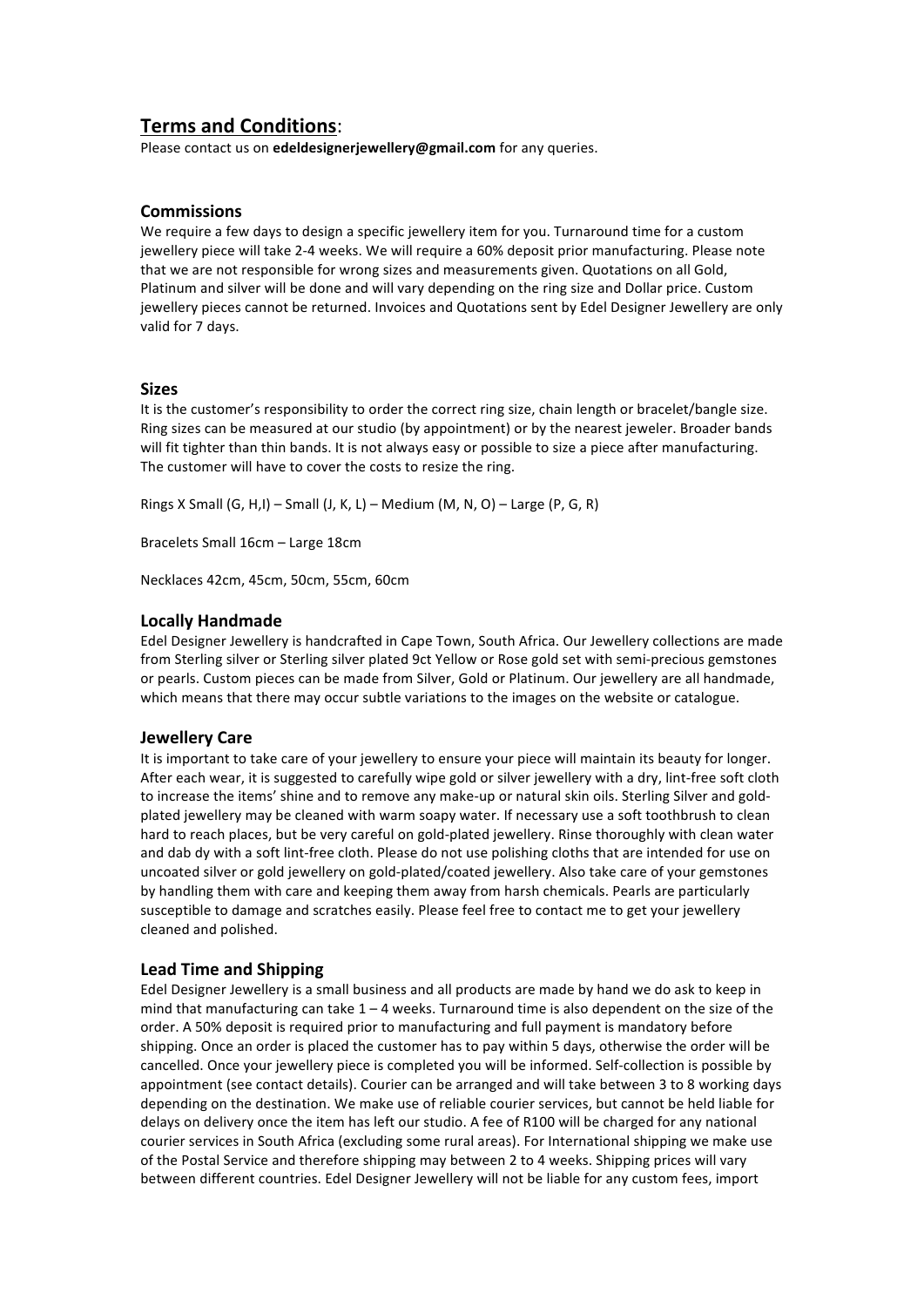duties or taxes. We do advise to first check this information according to your country beforehand. You will be expected to sign for your parcel if the order is returned to me due to postal or courier services not being able to complete the delivery for any reason. The customer will be accountable for repeat shipping costs.

## **Return Policy**

We strive to create high quality products and ensure the satisfaction of our clients. But due to any dissatisfaction, any complaints and/or return of goods must be made within a maximum of 7 days from receipt of goods. Ship items back to me within: 14 days of delivery. We will do a full refund on items bought from our collections that are unworn, unused and undamaged, and in its original packaging. The customer will be responsible to return the jewellery to us by their own means. I don't accept cancellations. But please contact me if you have any problems with your order. Custom or personalized orders cannot be accepted for return unless they arrived damaged or defective. Edel Designer Jewellery will not be liable for any indirect or consequential loss or damage of jewellery items purchased once the tags have been removed and the item has been worn.

#### **Repairs**

Edel Designer Jewellery offers a wide range of jewellery repair services. Please contact us for pricing on any jewellery repairs, plating, restringing or setting. Damage of jewellery items will first be assessed for wear and tear before repair. Repair of items may not always be possible, depending on the damage to the piece. Edel Designer Jewellery cannot be held responsible for damage of jewellery pieces while being repaired, as we are unaware of any flaws inside the metal or stones. But we do assure that we take great care and are qualified to repair jewellery. We do recommend a yearly maintenance and refurbishment to be done on jewellery items.

#### **Privacy policy**

Edel Designer Jewellery will only use your shipping and billing address, and contact information to communicate with you about your order. To fulfill your order. For legal reasons (like paying taxes)

#### **These Terms and Conditions May Change**

We reserve the right to update or modify these terms and conditions at any time without prior notice. Your use of edeldesignerjewellery.com following any such change constitutes your agreement to follow and be bound by the terms and conditions as changed. For this reason, we encourage you to review these terms and conditions whenever you use this website.

#### **Limitations of Liability**

The Company, Edel Designer Jewellery, shall not assume any responsibility, and shall not be liable for, any damages to, or viruses that may infect, your computer, telecommunication equipment, or other property caused by or arising from your access to, use of, or browsing this website or your downloading of any materials, from this website. IN NO EVENT WILL THE COMPANY PRIVATE LIMITED NOR THEIR RESPECTIVE OFFICERS, DIRECTORS, EMPLOYEES, SHAREHOLDERS, AFFILIATES, AGENTS, SUCCESSORS, ASSIGNS, RETAIL PARTNERS NOR ANY PARTY INVOLVED IN THE CREATION, PRODUCTION OR TRANSMISSION OF THIS WEB SITE BE LIABLE TO ANY PARTY FOR ANY INDIRECT, SPECIAL, PUNITIVE, INCIDENTAL OR CONSEQUENTIAL DAMAGES (INCLUDING, WITHOUT LIMITATION, THOSE RESULTING FROM LOST PROFITS, LOST DATA OR BUSINESS INTERRUPTION) ARISING OUT OF THE USE, INABILITY TO USE, OR THE RESULTS OF USE OF THIS WEB SITE, ANY WEB SITES LINKED TO THIS WEB SITE, OR THE MATERIALS, INFORMATION OR SERVICES CONTAINED AT ANY OR ALL SUCH SITES, WHETHER BASED ON WARRANTY, CONTRACT, TORT OR ANY OTHER LEGAL THEORY AND WHETHER OR NOT ADVISED OF THE POSSIBILITY OF SUCH DAMAGES. THE FOREGOING LIMITATIONS OF LIABILITY DO NOT APPLY TO THE EXTENT PROHIBITED BY LAW. PLEASE REFER TO YOUR LOCAL LAWS FOR ANY SUCH PROHIBITIONS. IN THE EVENT OF ANY PROBLEM WITH THIS WEBSITE OR ANY CONTENT, YOU AGREE THAT YOUR SOLE REMEDY IS TO CEASE USING THIS WEBSITE. IN THE EVENT OF ANY PROBLEM WITH THE PRODUCTS OR SERVICES THAT YOU HAVE PURCHASED ON OR THROUGH THIS WEB SITE, YOU AGREE THAT YOUR REMEDY, IF ANY, IS FROM THE MANUFACTURER OF SUCH PRODUCTS OR SUPPLIER OF SUCH SERVICES, IN ACCORDANCE WITH SUCH MANUFACTURER'S OR SUPPLIER'S WARRANTY, OR TO SEEK A RETURN AND REFUND FOR SUCH PRODUCT OR SERVICES IN